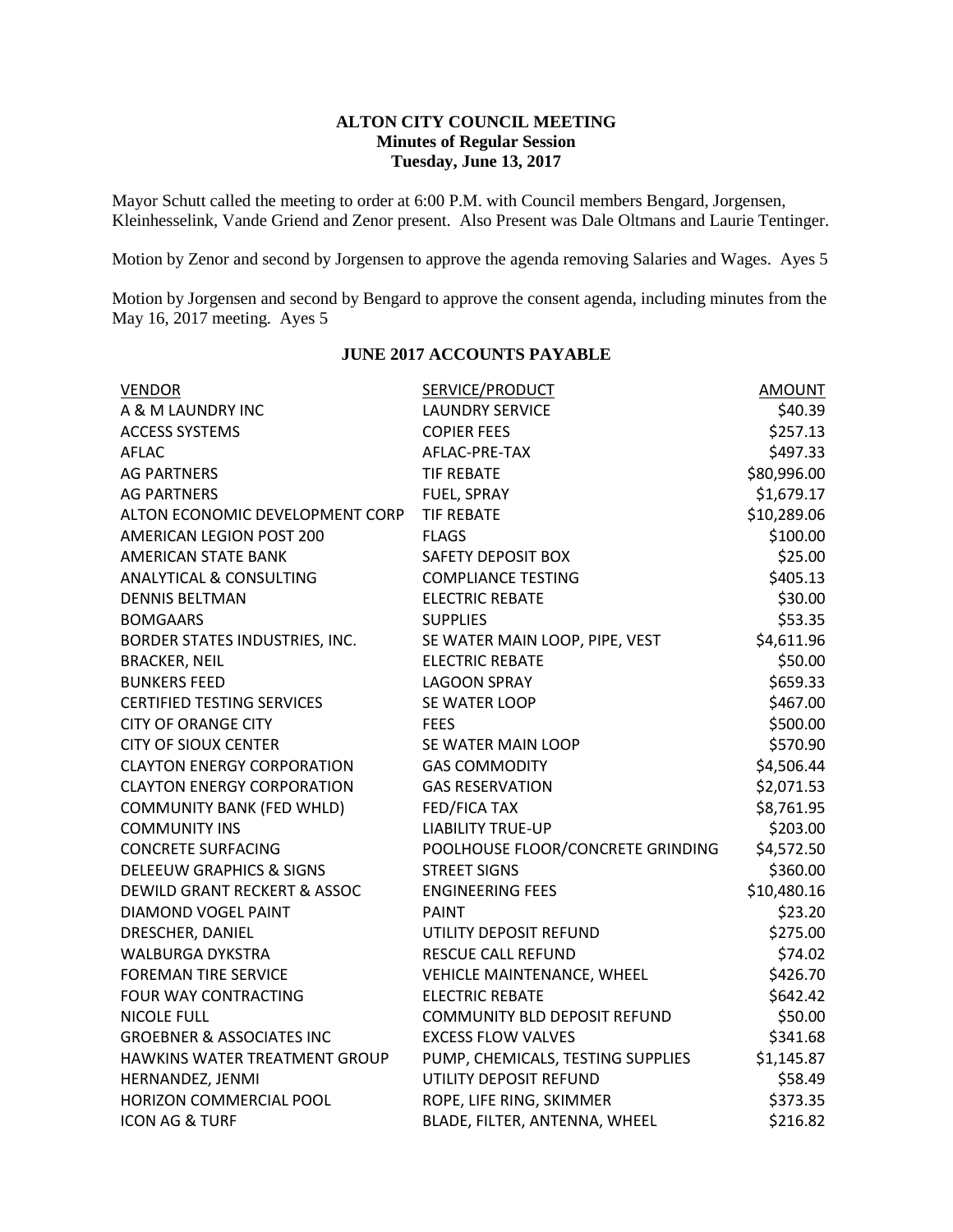| IA CITY/COUNTY MANAGEMENT ASSOC    | <b>MEMBERSHIP DUES</b>             | \$120.00     |
|------------------------------------|------------------------------------|--------------|
| <b>IOWA DEPT OF TRANSPORTATION</b> | <b>DRIVE CAP</b>                   | \$125.06     |
| <b>IOWA ONE CALL</b>               | <b>LOCATES</b>                     | \$36.00      |
| <b>IOWA STATE TREASURER</b>        | <b>STATE TAX</b>                   | \$1,467.00   |
| <b>IPERS COLLECTIONS</b>           | <b>IPERS</b>                       | \$7,520.92   |
| <b>BENJAMIN KARNISH</b>            | SIDEWALK REPLACEMENT REBATE        | \$130.00     |
| KLAY, VELDHUIZEN, BINDNER, DEJONG  | <b>LEGAL FEES</b>                  | \$1,471.00   |
| <b>FRANCIS KOETS</b>               | RESCUE CALL REFUND                 | \$419.55     |
| <b>TONY KONZ</b>                   | <b>ELECTRIC REBATE</b>             | \$800.00     |
| <b>KOPETSKYS ACE</b>               | <b>SUPPLIES</b>                    | \$7.99       |
| MID SIOUX OPPORTUNITY              | <b>PROJECT SHARE</b>               | \$20.00      |
| MIDAMERICAN ENERGY                 | <b>STREET LIGHTS</b>               | \$207.54     |
| MIKES WELDING & REPAIR             | <b>GRADER REPAIRS, PIPE</b>        | \$395.15     |
| MISSOURI RIVER ENERGY SERVICES     | ANNUAL MEETING REGISTRATION        | \$100.00     |
| MISSOURI RIVER ENERGY SERVICES     | <b>ELECTRIC</b>                    | \$31,391.85  |
| <b>MUNICIPAL UTILITY - BILLS</b>   | <b>UTILITIES</b>                   | \$1,509.71   |
| NASSAU CEMETERY                    | <b>DONATION</b>                    | \$500.00     |
| NEAL CHASE LUMBER CO               | GRID MARKER, SUPPLIES, FUEL        | \$1,054.48   |
| NORTHWEST IOWA DEVELOP             | <b>MEMBERSHIP DUES</b>             | \$900.00     |
| NORTHWEST IOWA PLANNING            | <b>MEMBERSHIP DUES</b>             | \$608.00     |
| NOTEBOOM ELECTRIC                  | <b>ELECTRIC OUTLET</b>             | \$38.14      |
| ORANGE CITY MUNICIPAL UTILITIES    | <b>BULK WATER</b>                  | \$3,931.90   |
| ONE OFFICE SOLUTION                | <b>OFFICE SUPPLIES</b>             | \$140.72     |
| <b>ORANGE CITY SANITATION</b>      | <b>GARBAGE HAULING</b>             | \$6,608.45   |
| <b>PAYROLL</b>                     | PAYROLL CHECKS ON 5/31/2017        | \$25,313.67  |
| SANITATION PRODUCTS, INC           | <b>GUTTER BROOMS</b>               | \$289.54     |
| SIOUXLAND PRESS                    | PUBLICATIONS, WATER QUALITY REPORT | \$275.80     |
| <b>SPIREWORKS CREATIVE</b>         | <b>WEBSITE MANAGEMENT</b>          | \$220.00     |
| ST. MARY'S CATHOLIC CHURCH         | <b>ELECTRIC REBATE</b>             | \$425.00     |
| <b>THOMPSON AUTOMATION</b>         | LIFT STATION TROUBLESHOOT          | \$404.00     |
| TOWN & COUNTRY IMPLEMENT           | <b>PLOW TRUCK REPAIRS</b>          | \$4,784.90   |
| TREASURER - STATE OF IOWA          | <b>SALES TAX</b>                   | \$3,114.00   |
| TRITECH EMERGENCY SYSTEMS INC      | <b>RESCUE BILLING</b>              | \$137.50     |
| U.S. POSTMASTER                    | PO BOX RENTAL                      | \$92.00      |
| U. S. POSTMASTER                   | POSTAGE                            | \$1,000.00   |
| UTILITY EQUIPMENT CO.              | SADDLE                             | \$141.30     |
| VAN MAANEN'S RADIO SHACK           | <b>COMPUTER SERVICE</b>            | \$268.85     |
| VAN WERT INC.                      | <b>METERS</b>                      | \$246.10     |
| VANDER POL EXCAVATING              | SE WATER MAIN LOOP                 | \$103,487.97 |
| <b>VERIZON</b>                     | <b>CELL PHONES</b>                 | \$294.55     |
| <b>VISA</b>                        | CUTTING EDGES, TRAINING, SUPPLIES  | \$2,586.48   |
| <b>WATER WERKS</b>                 | UTILITY DEPOSIT REFUND             | \$150.00     |
| WELLMARK BLUE CROSS/BLUE SHIELD    | <b>GROUP INSURANCE</b>             | \$6,752.60   |
| <b>WESCO DISTRIBUTION, INC.</b>    | <b>TRANSFORMERS</b>                | \$5,713.80   |
| <b>WEST IOWA TELEPHONE</b>         | TELEPHONE, FAX, INTERNET           | \$559.00     |
| <b>MAX WOLGEN</b>                  | <b>POOL SUPPLIES</b>               | \$72.25      |
| WOODFIELD, DAVID                   | RESCUE CALL REFUND                 | \$580.25     |
| <b>ZIEGLER</b>                     | <b>PALLET FORKS</b>                | \$940.00     |
|                                    | TOTAL ACCOUNTS PAYABLE CHECKS      | \$353,167.90 |
|                                    |                                    |              |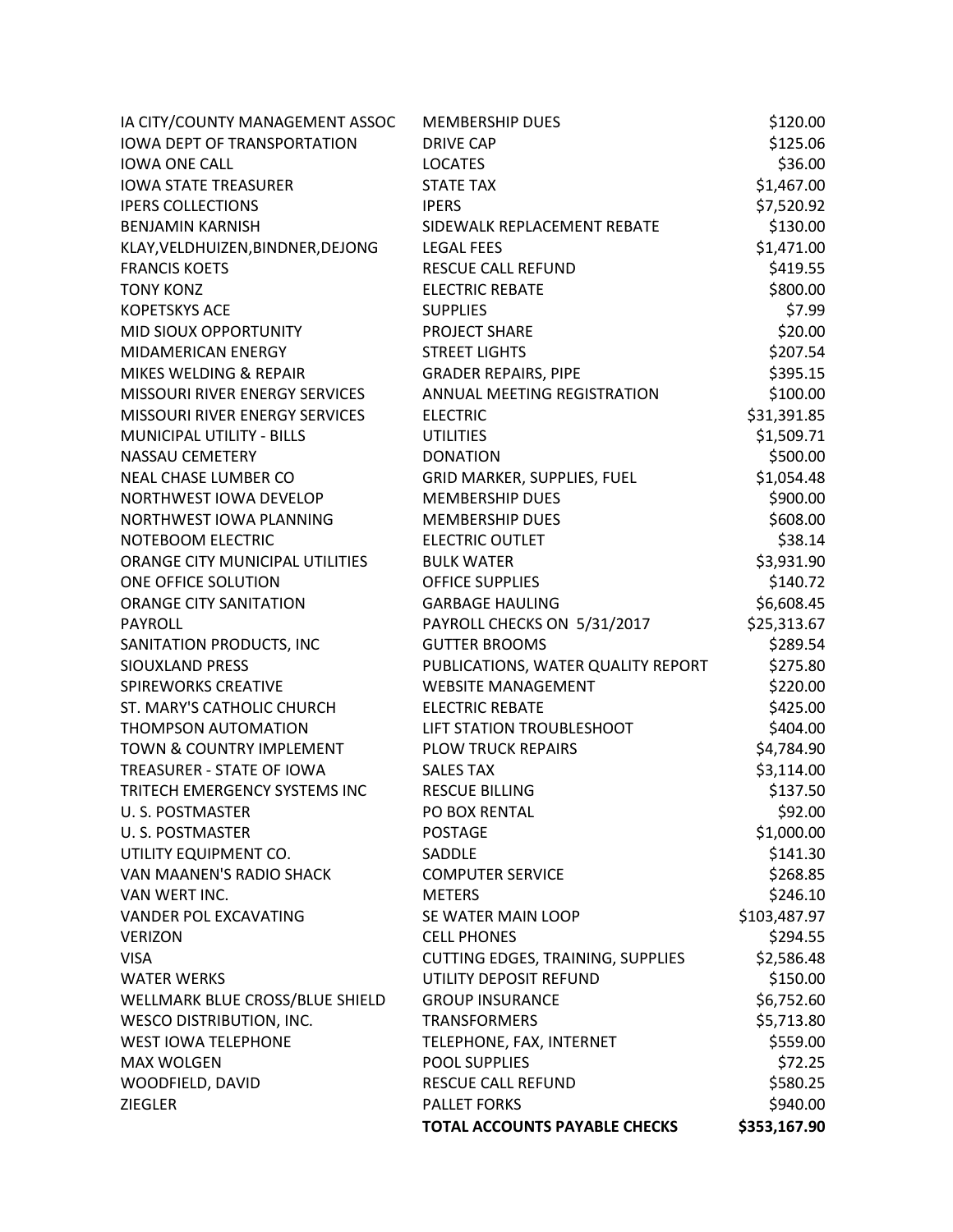#### **FIREWORKS:**

Ordinance 837 was introduced by Council Member Bengard.

## **ORDINANCE 837 "AN ORDINANCE AMENDING THE CODE OF ORDINANCES OF THE CITY OF ALTON, IOWA, BY AMENDING TITLE 3, CHAPTER 1, ARTICLE 4, SECTION 4.05 FIREWORKS"**

Motion by Council Member Bengard that the reading just had to be the first and the Council dispense with the statutory provision that this Ordinance be fully and distinctly read on three different days as provided by section 380.3 of the Code of Iowa. Motion was duly seconded by Council Member Zenor.

On roll call vote: Ayes: Bengard, Jorgensen, Kleinhesselink, Vande Griend, Zenor Nays: None

And the Mayor declares the motion duly carried.

Motion by Bengard that title of said bill for Ordinance be approved as set out and said bill for Ordinance 837 be adopted and placed on its final passage. Council Member Jorgensen seconded the foregoing motion.

On roll call vote: Ayes: Bengard, Jorgensen, Kleinhesselink, Vande Griend, Zenor Nays: None

The Mayor declares the motion duly carried and will forthwith sign he said Ordinance and the Clerk will add his attestation thereto, said Ordinance being adopted.

Ordinance 838 was introduced by Council Member Bengard.

## **ORDINANCE 838 "AN ORDINANCE AMENDING ARTICLE IX, ARTICLE X AND XI OF THE ZONING ORDINANCE OF THE CITY OF ALTON, IOWA, 2004 BY ADDING A DEFINITION FOR CONSUMER FIREWORKS AND BY ADDING THE SALE OF CONSUMER FIREWORKS AS A SPECIAL USE IN H-C HIGHWAY COMMERCIAL DISTRICT AND THE I-1 LIGHT INDUSTRIAL DISTRICT AND AS A PRINCIPAL PERMITTED USE IN I-2 HEAVY INDUSTRIAL DISTRICT"**

Motion by Council Member Bengard that the reading just had to be the first and the Council dispense with the statutory provision that this Ordinance be fully and distinctly read on three different days as provided by section 380.3 of the Code of Iowa. Motion was duly seconded by Council Member Vande Griend.

On roll call vote: Ayes: Bengard, Jorgensen, Kleinhesselink, Vande Griend, Zenor Nays: None

And the Mayor declares the motion duly carried.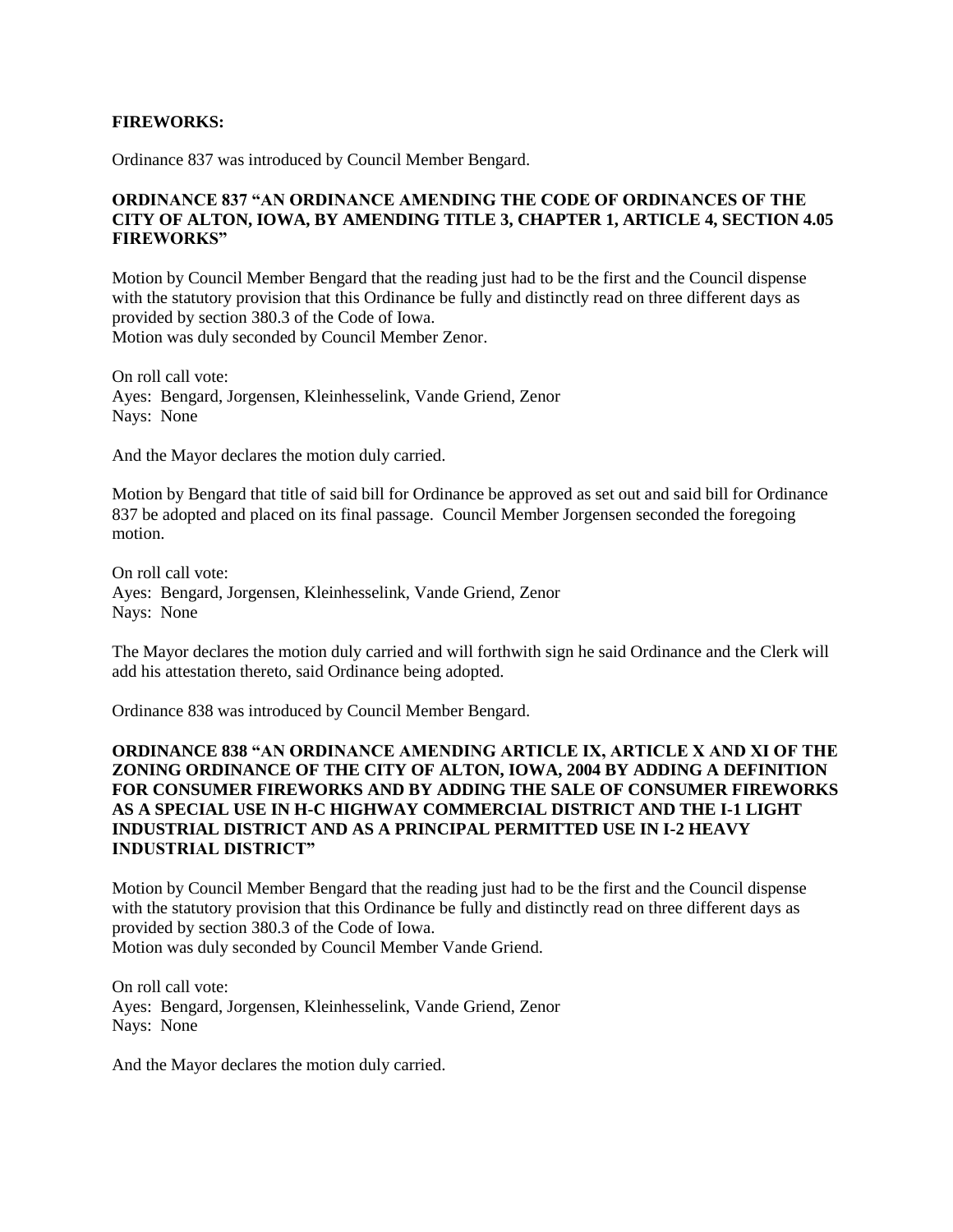Motion by Zenor that title of said bill for Ordinance be approved as set out and said bill for Ordinance 838 be adopted and placed on its final passage. Council Member Kleinhesselink seconded the foregoing motion.

On roll call vote: Ayes: Bengard, Jorgensen, Kleinhesselink, Vande Griend, Zenor Nays: None

The Mayor declares the motion duly carried and will forthwith sign he said Ordinance and the Clerk will add his attestation thereto, said Ordinance being adopted.

Ordinance 839 was introduced by Council Member Bengard.

## **ORDINANCE 839 "AN ORDINANCE AMENDING THE CODE OF ORDINANCES OF THE CITY OF ALTON, IOWA 2002 BY AMENDING PROVISIONS PERTAINING TO APPENDIX 1, ARTICLE 1 – USER FEES AND SERVICE CHARGES"**

Motion by Council Member Bengard that the reading just had to be the first and the Council dispense with the statutory provision that this Ordinance be fully and distinctly read on three different days as provided by section 380.3 of the Code of Iowa. Motion was duly seconded by Council Member Zenor.

On roll call vote: Ayes: Bengard, Jorgensen, Kleinhesselink, Vande Griend, Zenor Nays: None

And the Mayor declares the motion duly carried.

Motion by Bengard that title of said bill for Ordinance be approved as set out and said bill for Ordinance 839 be adopted and placed on its final passage. Council Member Jorgensen seconded the foregoing motion.

On roll call vote: Ayes: Bengard, Jorgensen, Kleinhesselink, Vande Griend, Zenor Nays: None

The Mayor declares the motion duly carried and will forthwith sign he said Ordinance and the Clerk will add his attestation thereto, said Ordinance being adopted.

PARKS: Oltmans informed the Council that there was a request to allow camping in the Eastside Park for the July 21-23 weekend for the Alton Rocks Celebration, currently the Aton Code of Ordinances states that camping is not allowed in city parks.

Motion by Bengard and second by Vande Griend to allow camping in Eastside Park the weekend of July 21-23, 2017. Ayes 5

**ALTON ROCKS CELEBRATION:** Oltmans informed the Council, the Alton Rocks Committee is wanting to have the band set up as far into the  $3<sup>rd</sup>$  Ave and  $10<sup>th</sup>$  St. intersection as possible for the Alton Rocks Celebration.

Motion by Zenor and second by Vande Griend to restrict set up for the street dance to inside the east sidewalk lines of  $3<sup>rd</sup>$  Ave and  $10<sup>th</sup>$  St for the Alton Rocks Celebration. Ayes 5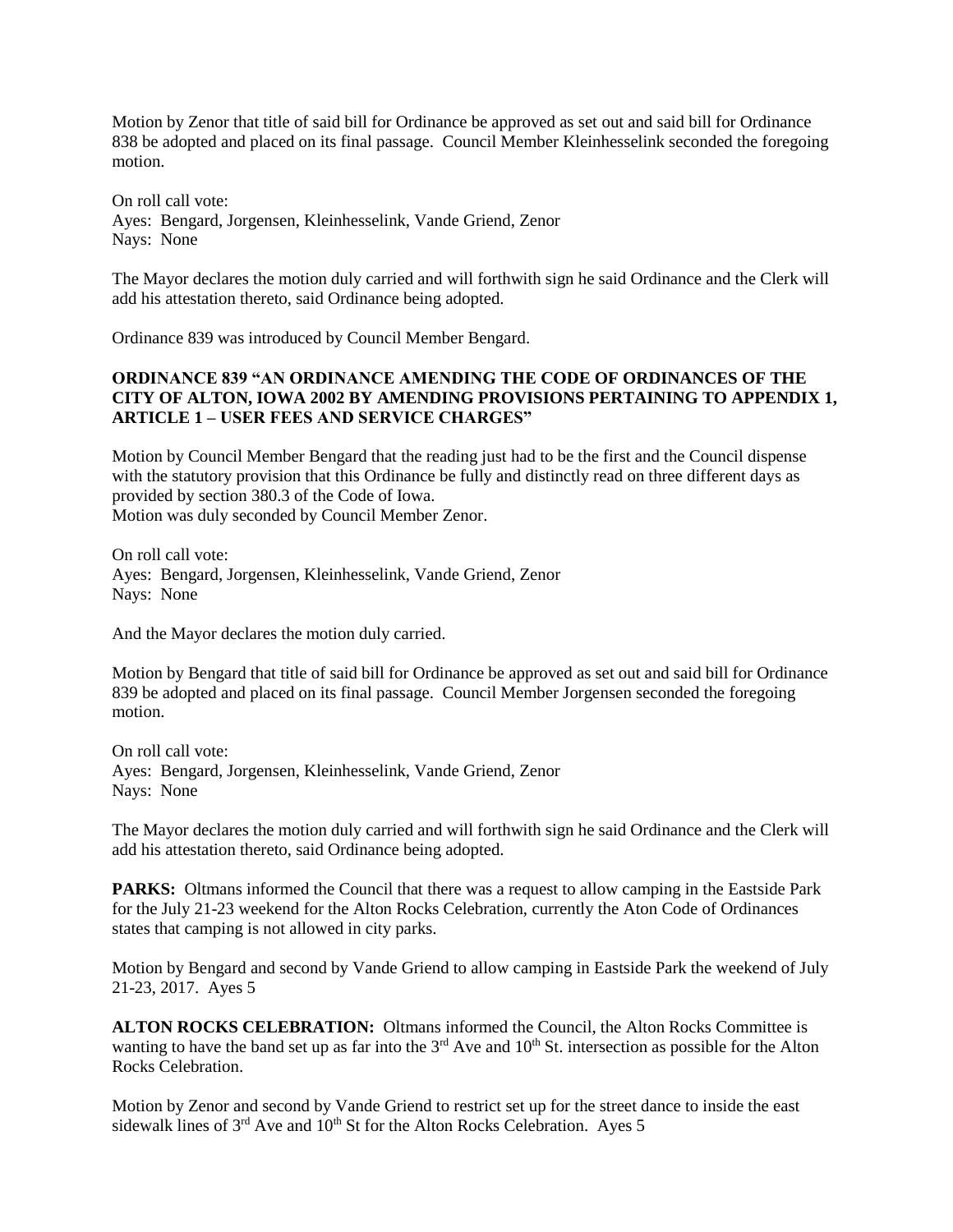**FIRE & RESCUE:** Kleinhesselink updated the Council on the status of the new ambulance. The Ambulance will be delivered, the cot installed and the decals put on, around June 26. The City will take ownership as of July 1. It was the consensus of the Council to approve payment for the new ambulance and cot after July 1.

**POOL:** Oltmans presented the Council with two quotes for new lifeguard stands and chairs at the pool. The current units are out of date.

Motion by Zenor and second by Vande Griend to approve the purchase of two new lifeguard stands and chairs for the swimming pool. Ayes 5

**TRANSFER OF FUNDS:** The Council discussed budgeted transfers.

**RESOLUTION 17-26 "RESOLUTION AUTHORIZING TRANSFER OF SURPLUS FUNDS FROM THE ALTON MUNICIPAL ELECTRIC UTILITY FUND TO THE CITY OF ALTON CAPITAL INDUSTRIAL DEVELOPMENT FUND"** was introduced and moved for adoption by Council Member Kleinhesselink. Zenor seconded the motion to adopt.

On roll call vote: Ayes: Bengard, Jorgensen, Kleinhesselink, Vande Griend, Zenor Nays: None

Whereupon the Mayor declared the Resolution duly adopted.

## **RESOLUTION 17-28 "A RESOLUTION OF THE CITY COUNCIL OF ALTON, IOWA TRANSFERRING FUNDS FROM THE TIF FAIR VIEW MEADOWS 2ND ADDITION PHASE 1 HOUSING FUND FOR DEBT REPAYMENT"** was introduced and moved for adoption by Council Member Jorgensen. Kleinhesselink seconded the motion to adopt.

On roll call vote: Ayes: Bengard, Jorgensen, Kleinhesselink, Vande Griend, Zenor Nays: None

Whereupon the Mayor declared the Resolution duly adopted.

### **RESOLUTION 17-29 "A RESOLUTION OF THE CITY COUNCIL OF ALTON, IOWA TRANSFERRING FUNDS FROM THE TIF INDUSTRIAL PARK FUND"** was introduced and moved for adoption by Council Member Bengard. Jorgensen seconded the motion to adopt.

On roll call vote: Ayes: Bengard, Jorgensen, Kleinhesselink, Vande Griend, Zenor Nays: None

Whereupon the Mayor declared the Resolution duly adopted.

## **PERSONNEL:**

Motion by Bengard and second by Zenor to approve the Short Term Disability Policy as presented. Ayes 5

Mayor Schutt turned the meeting over to Mayor Pro Tem Bengard. Schutt left meeting at 6:31 PM.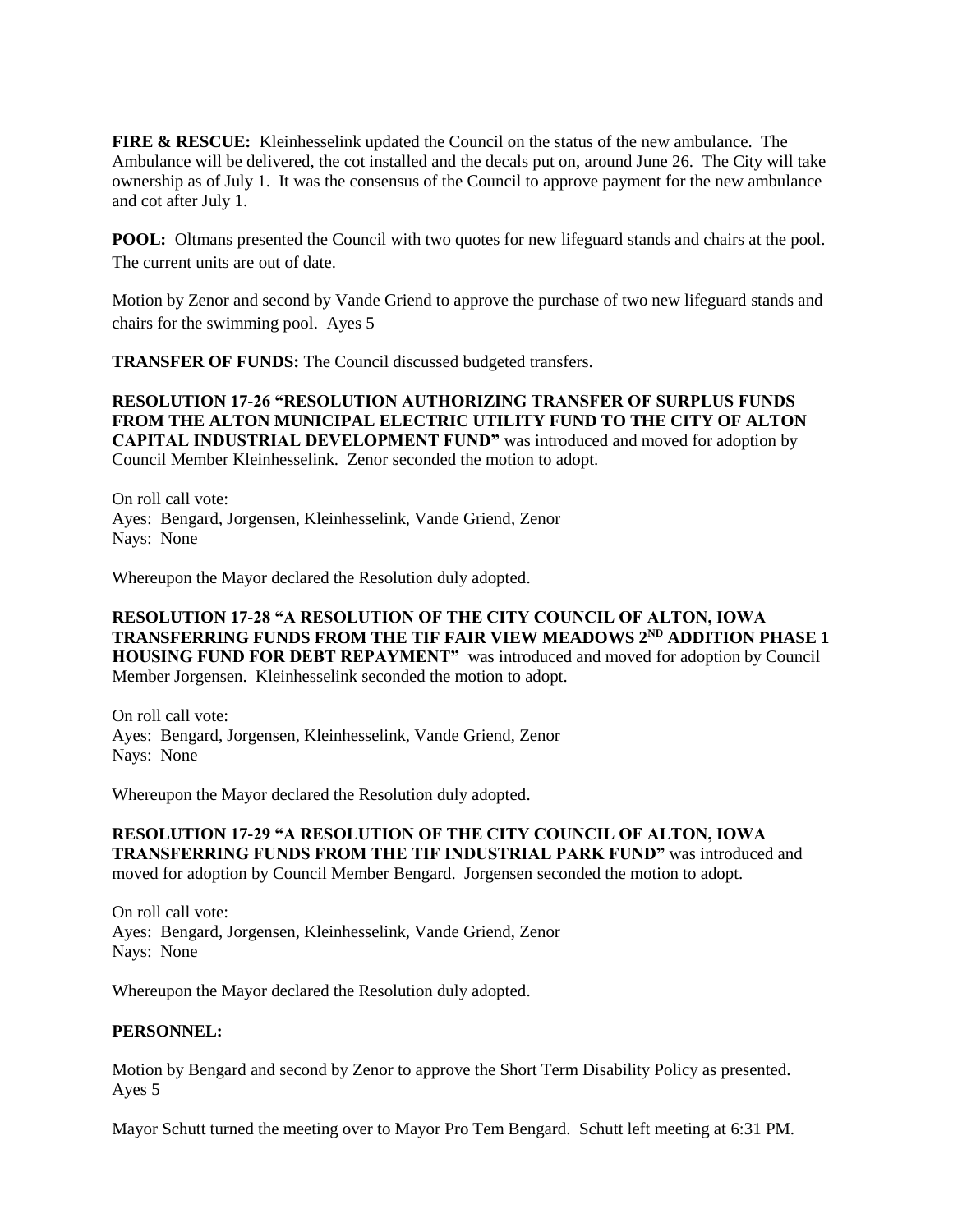# **ALTON INDUSTRIAL PARK: ALTON URBAN RENEWAL DISTRICT I URBAN RENEWAL PLAN**

The Mayor Pro Tem opened the public hearing to approve Amendment No. 2 to the Alton Urban Renewal Plan for District 1 at 6:32 P.M. No oral or written comments were received. The public hearing was closed at 6:34 P.M.

**RESOLUTION 17-31 "RESOLUTION DETERMINING AN AREA OF THE CITY TO BE AN ECONOMIC DEVELOPMENT AREA, AND THAT THE REHABILITATION, CONSERVATION, REDEVELOPMENT, DEVELOPMENT OR A COMBINATION THEREOF, OF SUCH AREA IS NECESSARY IN THE INTEREST OF THE PUBLIC, HEALTH, SAFETY OR WELFARE OF THE RESIDENTS OF THE CITY; DESIGNATING SUCH AREAS AS APPROPRIATE FOR URBAN RENEWAL PROJECTS; AND ADOPTING THE AMENDMENT NO. 2 TO THE ALTON URBAN RENEWAL PLAN FOR DISTRICT 1"** was introduced and moved for adoption by Council Member Kleinhesselink. Vande Griend seconded the motion to adopt.

On roll call vote: Ayes: Bengard, Jorgensen, Kleinhesselink, Vande Griend, Zenor Nays: None

Whereupon the Mayor Pro Tem declared the Resolution duly adopted.

Ordinance 840 was introduced by Council Member Bengard.

### **ORDINANCE 840 "ORDINANCE FOR THE DIVISION OF REVENUES UNDER IOWA CODE SECTION 403.19 FOR AMENDMENT NO. 2 TO THE ALTON URBAN RENEWAL PLAN FOR DISTRICT 1 FOR THE DIVISION OF REVENUES UNDER IOWA CODE SECTION 403.19 FOR AMENDMENT NO. 2 TO THE ALTON URBAN RENEWAL PLAN FOR DISTRICT 1"**

Motion by Council Member Kleinhesselink that the reading just had to be the first and the Council dispense with the statutory provision that this Ordinance be fully and distinctly read on three different days as provided by section 380.3 of the Code of Iowa. Motion was duly seconded by Council Member Zenor.

On roll call vote: Ayes: Bengard, Jorgensen, Kleinhesselink, Vande Griend, Zenor Nays: None

And the Mayor Pro Tem declares the motion duly carried.

Motion by Zenor that title of said bill for Ordinance be approved as set out and said bill for Ordinance 840 be adopted and placed on its final passage. Council Member Jorgensen seconded the foregoing motion.

On roll call vote: Ayes: Bengard, Jorgensen, Kleinhesselink, Vande Griend, Zenor Nays: None

The Mayor Pro Tem declares the motion duly carried and will forthwith sign he said Ordinance and the Clerk will add his attestation thereto, said Ordinance being adopted.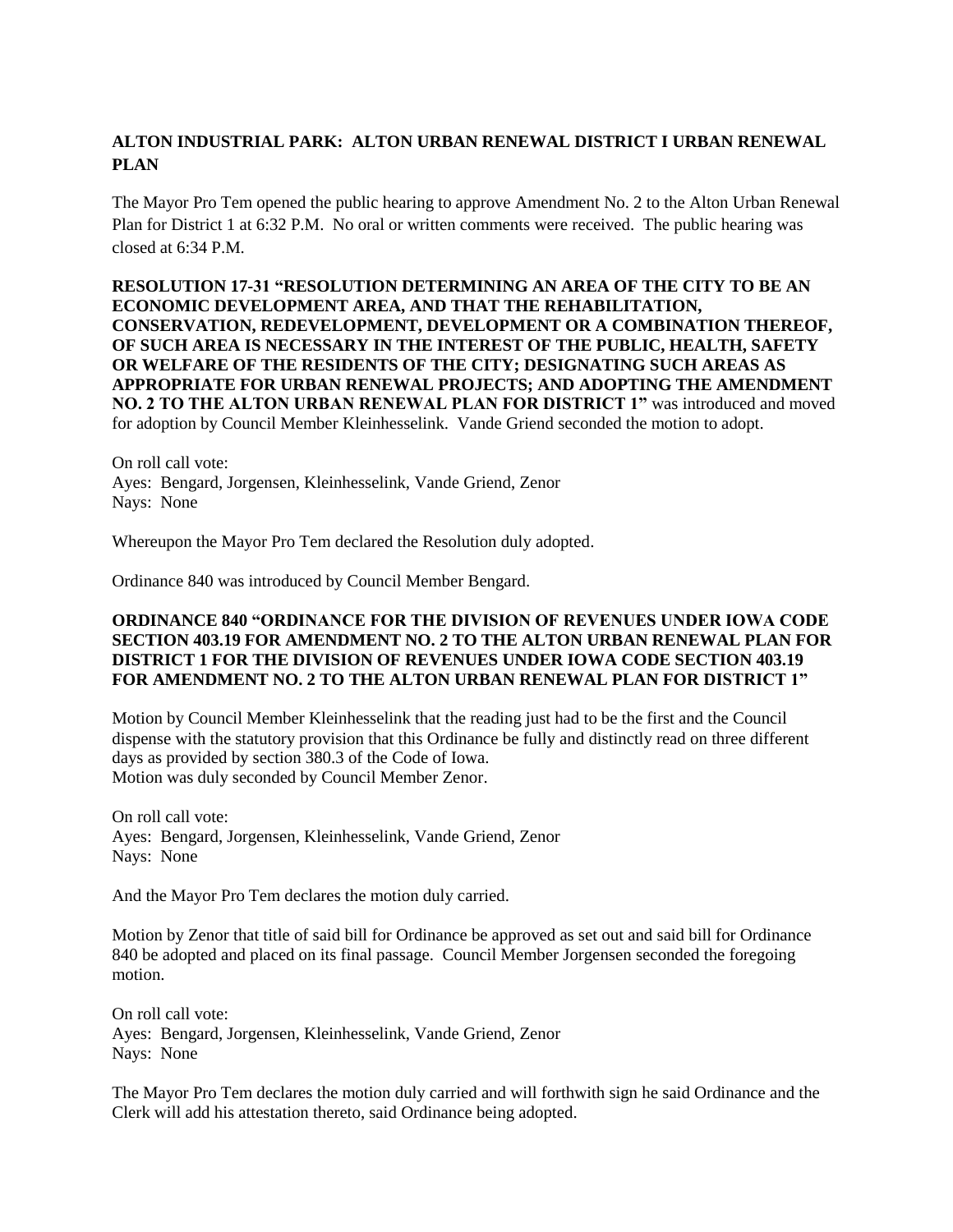## **GLOBAL AQUACULTURE URBAN RENEWAL PLAN**

The Mayor Pro Tem opened the public hearing on the Global Aquaculture Urban Renewal Plan at 6:35 P.M. No oral or written comments were received. The public hearing was closed at 6:37 P.M.

**RESOLUTION 17-32 "RESOLUTION DETERMINING AN AREA OF THE CITY TO BE AN ECONOMIC DEVELOPMENT AREA, AND THAT THE REHABILITATION, CONSERVATION, REDEVELOPMENT, DEVELOPMENT OR A COMBINATION THEREOF, OF SUCH AREA IS NECESSARY IN THE INTEREST OF THE PUBLIC HEALTH, SAFETY OR WELFARE OF THE RESIDENTS OF THE CITY; DESIGNATING SUCH AREA AS APPROPRIATE FOR URBAN RENEWAL PROJECTS; AND ADOPTING THE GLOBAL AQUACULTURE URBAN RENEWAL PLAN"** was introduced and moved for adoption by Council Member Kleinhesselink. Vande Griend seconded the motion to adopt.

On roll call vote: Ayes: Bengard, Jorgensen, Kleinhesselink, Vande Griend, Zenor Nays: None

Whereupon the Mayor Pro Tem declared the Resolution duly adopted.

Ordinance 841 was introduced by Council Member Jorgensen.

**ORDINANCE 841 "AN ORDINANCE PROVIDING THAT GENERAL PROPERTY TAXES LEVIED AND COLLECTED EACH YEAR ON ALL PROPERTY LOCATED WITHIN THE URBAN RENEWAL AREA NO. 2, IN THE CITY OF ALTON, COUNTY OF SIOUX, STATE OF IOWA BY AND FOR THE BENEFIT OF THE STATE OF IOWA, CITY OF ALTON, COUNTY OF SIOUX, MOC-FLOYD VALLEY COMMUNITY SCHOOL DISTRICT, AND OTHER TAXING DISTRICTS, BE PAID TO A SPECIAL FUND FOR PAYMENT OF PRINCIPLE AND INTEREST ON LOANS, MONIES ADVANCED TO AND INDEBTEDNESS, INCLUDING BONDS ISSUED OR TO BE ISSUED, INCURRED BY THE CITY IN CONNECTION WITH THE URBAN RENEWAL AREA NO. 2 (THE GLOBAL AQUACULTURE URBAN RENEWAL PLAN)"**

Motion by Council Member Bengard that the reading just had to be the first and the Council dispense with the statutory provision that this Ordinance be fully and distinctly read on three different days as provided by section 380.3 of the Code of Iowa.

Motion was duly seconded by Council Member Kleinhesselink.

On roll call vote: Ayes: Bengard, Jorgensen, Kleinhesselink, Vande Griend, Zenor Nays: None

And the Mayor Pro Tem declares the motion duly carried.

Motion by Jorgensen that title of said bill for Ordinance be approved as set out and said bill for Ordinance 841 be adopted and placed on its final passage. Council Member Zenor seconded the foregoing motion.

On roll call vote: Ayes: Bengard, Jorgensen, Kleinhesselink, Vande Griend, Zenor Nays: None